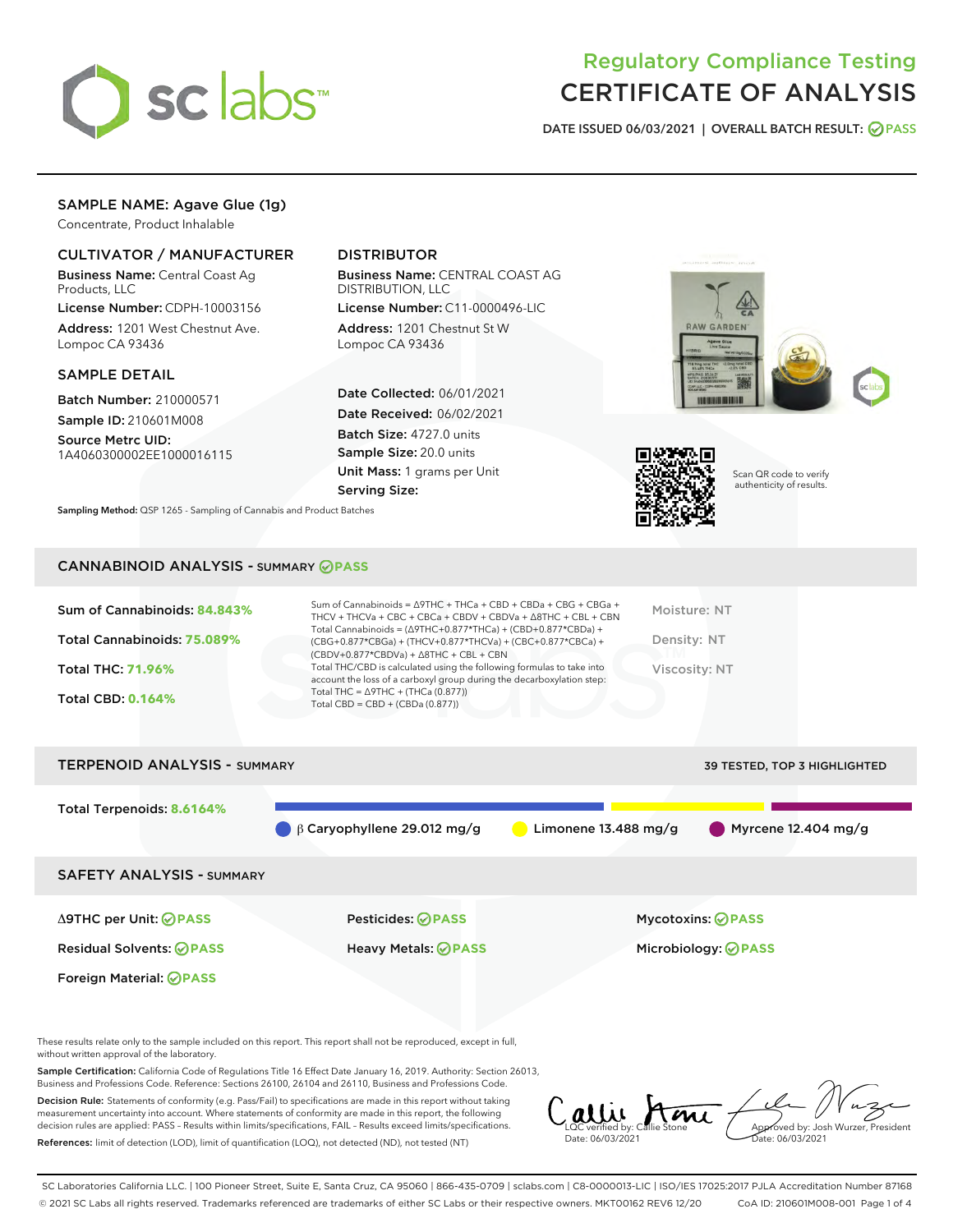



AGAVE GLUE (1G) | DATE ISSUED 06/03/2021 | OVERALL BATCH RESULT: @ PASS

## CANNABINOID TEST RESULTS - 06/02/2021 @ PASS

Tested by high-performance liquid chromatography with diode-array detection (HPLC-DAD). **Method:** QSP 1157 - Analysis of Cannabinoids by HPLC-DAD

## TOTAL CANNABINOIDS: **75.089%**

Total Cannabinoids (Total THC) + (Total CBD) + (Total CBG) + (Total THCV) + (Total CBC) + (Total CBDV) + ∆8THC + CBL + CBN

TOTAL THC: **71.96%** Total THC (∆9THC+0.877\*THCa)

TOTAL CBD: **0.164%**

Total CBD (CBD+0.877\*CBDa)

TOTAL CBG: 1.45% Total CBG (CBG+0.877\*CBGa)

TOTAL THCV: 0.727% Total THCV (THCV+0.877\*THCVa)

TOTAL CBC: 0.788% Total CBC (CBC+0.877\*CBCa)

TOTAL CBDV: ND Total CBDV (CBDV+0.877\*CBDVa)

| <b>COMPOUND</b>  | LOD/LOQ<br>(mg/g)          | <b>MEASUREMENT</b><br><b>UNCERTAINTY</b><br>(mg/g) | <b>RESULT</b><br>(mg/g) | <b>RESULT</b><br>(%) |
|------------------|----------------------------|----------------------------------------------------|-------------------------|----------------------|
| <b>THCa</b>      | 0.05/0.14                  | ±19.556                                            | 760.95                  | 76.095               |
| <b>A9THC</b>     | 0.06 / 0.26                | ±1.797                                             | 52.25                   | 5.225                |
| <b>CBGa</b>      | 0.1/0.2                    | $\pm 0.73$                                         | 13.9                    | 1.39                 |
| <b>THCVa</b>     | 0.07 / 0.20                | ±0.395                                             | 8.29                    | 0.829                |
| <b>CBCa</b>      | 0.07/0.28                  | ±0.400                                             | 8.19                    | 0.819                |
| <b>CBG</b>       | 0.06/0.19                  | ±0.090                                             | 2.28                    | 0.228                |
| <b>CBDa</b>      | 0.02/0.19                  | ±0.055                                             | 1.87                    | 0.187                |
| <b>CBC</b>       | 0.2 / 0.5                  | ±0.02                                              | 0.7                     | 0.07                 |
| $\triangle$ 8THC | 0.1/0.4                    | N/A                                                | <b>ND</b>               | <b>ND</b>            |
| <b>THCV</b>      | 0.1/0.2                    | N/A                                                | <b>ND</b>               | <b>ND</b>            |
| <b>CBD</b>       | 0.07/0.29                  | N/A                                                | <b>ND</b>               | <b>ND</b>            |
| <b>CBDV</b>      | 0.04 / 0.15                | N/A                                                | <b>ND</b>               | <b>ND</b>            |
| <b>CBDVa</b>     | 0.03 / 0.53                | N/A                                                | <b>ND</b>               | <b>ND</b>            |
| <b>CBL</b>       | 0.06 / 0.24                | N/A                                                | <b>ND</b>               | <b>ND</b>            |
| <b>CBN</b>       | 0.1/0.3                    | N/A                                                | <b>ND</b>               | <b>ND</b>            |
|                  | <b>SUM OF CANNABINOIDS</b> |                                                    | 848.43 mg/g             | 84.843%              |

#### **UNIT MASS: 1 grams per Unit**

| ∆9THC per Unit                        | 1120 per-package limit     | 52.25 mg/unit<br><b>PASS</b> |
|---------------------------------------|----------------------------|------------------------------|
| <b>Total THC per Unit</b>             |                            | 719.60 mg/unit               |
| <b>CBD per Unit</b>                   |                            | <b>ND</b>                    |
| <b>Total CBD per Unit</b>             |                            | $1.64$ mg/unit               |
| Sum of Cannabinoids<br>per Unit       |                            | 848.43 mg/unit               |
| <b>Total Cannabinoids</b><br>per Unit |                            | 750.89 mg/unit               |
| <b>MOISTURE TEST RESULT</b>           | <b>DENSITY TEST RESULT</b> | <b>VISCOSITY TEST RESULT</b> |

Not Tested

Not Tested

Not Tested

## TERPENOID TEST RESULTS - 06/03/2021

Terpene analysis utilizing gas chromatography-flame ionization detection (GC-FID). **Method:** QSP 1192 - Analysis of Terpenoids by GC-FID

| <b>COMPOUND</b>         | LOD/LOQ<br>(mg/g) | <b>MEASUREMENT</b><br><b>UNCERTAINTY</b><br>(mg/g) | <b>RESULT</b><br>(mg/g)                          | <b>RESULT</b><br>(%) |
|-------------------------|-------------------|----------------------------------------------------|--------------------------------------------------|----------------------|
| $\beta$ Caryophyllene   | 0.004 / 0.012     | ±1.0328                                            | 29.012                                           | 2.9012               |
| Limonene                | 0.005 / 0.016     | ±0.1929                                            | 13.488                                           | 1.3488               |
| <b>Myrcene</b>          | 0.008 / 0.025     | ±0.1600                                            | 12.404                                           | 1.2404               |
| $\alpha$ Humulene       | 0.009 / 0.029     | ±0.2797                                            | 8.714                                            | 0.8714               |
| Terpinolene             | 0.008 / 0.026     | ±0.1417                                            | 6.911                                            | 0.6911               |
| $\alpha$ Bisabolol      | 0.008 / 0.026     | ±0.1743                                            | 3.264                                            | 0.3264               |
| Linalool                | 0.009 / 0.032     | ±0.0968                                            | 2.548                                            | 0.2548               |
| $\beta$ Pinene          | 0.004 / 0.014     | ±0.0202                                            | 1.757                                            | 0.1757               |
| trans-ß-Farnesene       | 0.008 / 0.025     | ±0.0568                                            | 1.601                                            | 0.1601               |
| Terpineol               | 0.016 / 0.055     | ±0.0784                                            | 1.277                                            | 0.1277               |
| Fenchol                 | 0.010 / 0.034     | ±0.0467                                            | 1.207                                            | 0.1207               |
| $\alpha$ Pinene         | 0.005 / 0.017     | ±0.0093                                            | 1.080                                            | 0.1080               |
| Ocimene                 | 0.011 / 0.038     | ±0.0251                                            | 0.782                                            | 0.0782               |
| Caryophyllene<br>Oxide  | 0.010 / 0.033     | ±0.0161                                            | 0.351                                            | 0.0351               |
| <b>Borneol</b>          | 0.005 / 0.016     | ±0.0128                                            | 0.304                                            | 0.0304               |
| $\alpha$ Phellandrene   | 0.006 / 0.020     | ±0.0029                                            | 0.210                                            | 0.0210               |
| Camphene                | 0.005 / 0.015     | ±0.0022                                            | 0.189                                            | 0.0189               |
| 3 Carene                | 0.005 / 0.018     | ±0.0026                                            | 0.182                                            | 0.0182               |
| $\alpha$ Terpinene      | 0.005 / 0.017     | ±0.0026                                            | 0.177                                            | 0.0177               |
| Guaiol                  | 0.009 / 0.030     | ±0.0077                                            | 0.164                                            | 0.0164               |
| $\gamma$ Terpinene      | 0.006 / 0.018     | ±0.0023                                            | 0.132                                            | 0.0132               |
| <b>Geranyl Acetate</b>  | 0.004 / 0.014     | ±0.0047                                            | 0.112                                            | 0.0112               |
| Sabinene Hydrate        | 0.006 / 0.022     | ±0.0025                                            | 0.064                                            | 0.0064               |
| Citronellol             | 0.003 / 0.010     | ±0.0030                                            | 0.062                                            | 0.0062               |
| Fenchone                | 0.009 / 0.028     | ±0.0015                                            | 0.053                                            | 0.0053               |
| Sabinene                | 0.004 / 0.014     | ±0.0005                                            | 0.042                                            | 0.0042               |
| Geraniol                | 0.002 / 0.007     | ±0.0017                                            | 0.039                                            | 0.0039               |
| Nerol                   | 0.003 / 0.011     | ±0.0009                                            | 0.020                                            | 0.0020               |
| p-Cymene                | 0.005 / 0.016     | ±0.0005                                            | 0.018                                            | 0.0018               |
| <b>Isoborneol</b>       | 0.004 / 0.012     | N/A                                                | <loq< th=""><th><math>&lt;</math>LOQ</th></loq<> | $<$ LOQ              |
| Eucalyptol              | 0.006 / 0.018     | N/A                                                | ND                                               | ND                   |
| (-)-Isopulegol          | 0.005 / 0.016     | N/A                                                | ND                                               | ND                   |
| Camphor                 | 0.006 / 0.019     | N/A                                                | <b>ND</b>                                        | ND                   |
| Menthol                 | 0.008 / 0.025     | N/A                                                | <b>ND</b>                                        | ND                   |
| R-(+)-Pulegone          | 0.003 / 0.011     | N/A                                                | ND                                               | ND                   |
| $\alpha$ Cedrene        | 0.005 / 0.016     | N/A                                                | ND                                               | ND                   |
| Valencene               | 0.009 / 0.030     | N/A                                                | <b>ND</b>                                        | ND                   |
| Nerolidol               | 0.009 / 0.028     | N/A                                                | ND                                               | ND                   |
| Cedrol                  | 0.008 / 0.027     | N/A                                                | <b>ND</b>                                        | ND                   |
| <b>TOTAL TERPENOIDS</b> |                   |                                                    | 86.164 mg/g                                      | 8.6164%              |

SC Laboratories California LLC. | 100 Pioneer Street, Suite E, Santa Cruz, CA 95060 | 866-435-0709 | sclabs.com | C8-0000013-LIC | ISO/IES 17025:2017 PJLA Accreditation Number 87168 © 2021 SC Labs all rights reserved. Trademarks referenced are trademarks of either SC Labs or their respective owners. MKT00162 REV6 12/20 CoA ID: 210601M008-001 Page 2 of 4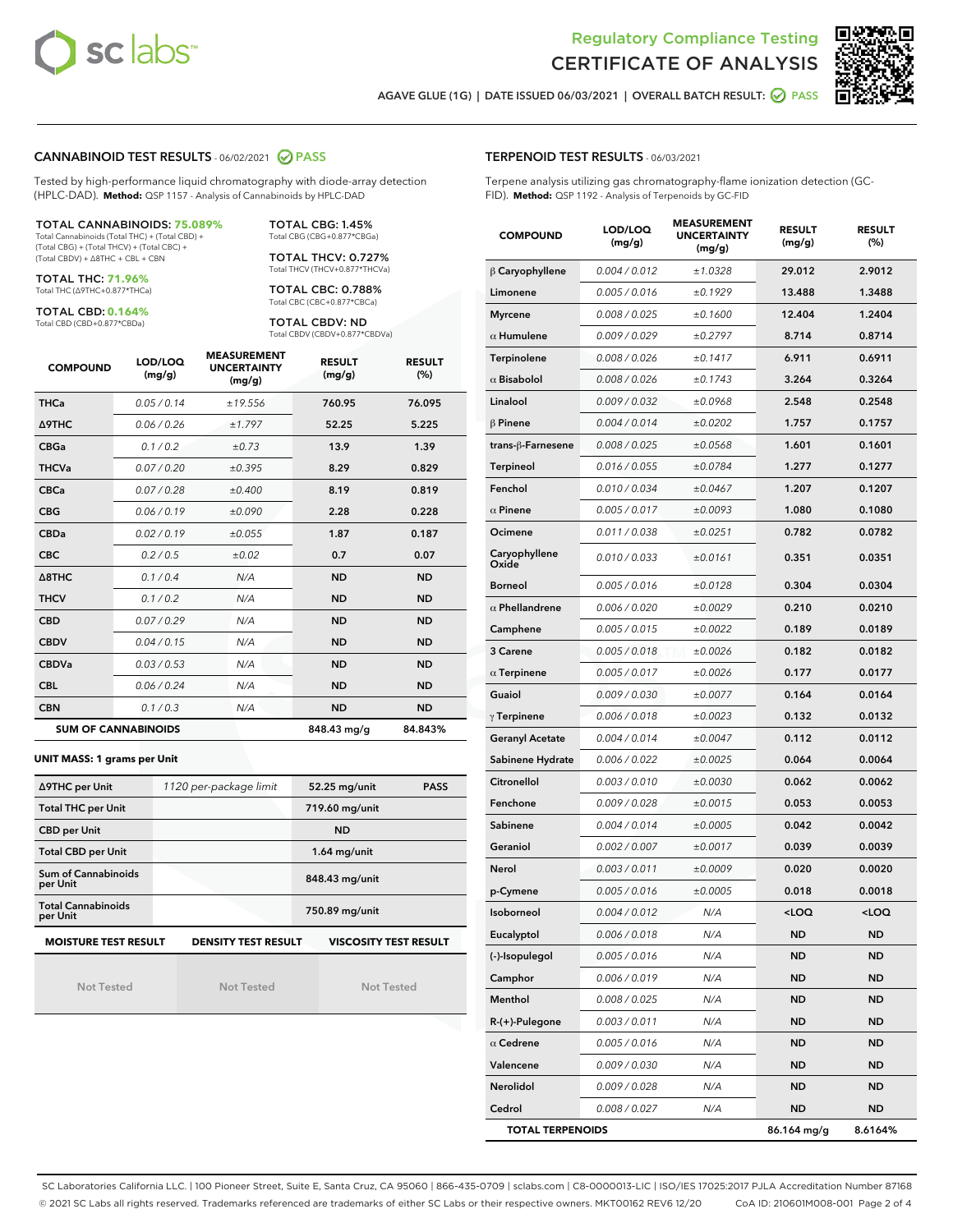



AGAVE GLUE (1G) | DATE ISSUED 06/03/2021 | OVERALL BATCH RESULT: 2 PASS

# CATEGORY 1 PESTICIDE TEST RESULTS - 06/03/2021 2 PASS

Pesticide and plant growth regulator analysis utilizing high-performance liquid chromatography-mass spectrometry (HPLC-MS) or gas chromatography-mass spectrometry (GC-MS). \*GC-MS utilized where indicated. **Method:** QSP 1212 - Analysis of Pesticides and Mycotoxins by LC-MS or QSP 1213 - Analysis of Pesticides by GC-MS

| <b>COMPOUND</b>             | LOD/LOQ<br>$(\mu g/g)$ | <b>ACTION</b><br><b>LIMIT</b><br>$(\mu g/g)$ | <b>MEASUREMENT</b><br><b>UNCERTAINTY</b><br>$(\mu g/g)$ | <b>RESULT</b><br>$(\mu g/g)$ | <b>RESULT</b> |
|-----------------------------|------------------------|----------------------------------------------|---------------------------------------------------------|------------------------------|---------------|
| Aldicarb                    | 0.03 / 0.08            | $\ge$ LOD                                    | N/A                                                     | <b>ND</b>                    | <b>PASS</b>   |
| Carbofuran                  | 0.02/0.05              | $\ge$ LOD                                    | N/A                                                     | <b>ND</b>                    | <b>PASS</b>   |
| Chlordane*                  | 0.03 / 0.08            | $>$ LOD                                      | N/A                                                     | <b>ND</b>                    | <b>PASS</b>   |
| Chlorfenapyr*               | 0.03/0.10              | $>$ LOD                                      | N/A                                                     | <b>ND</b>                    | <b>PASS</b>   |
| Chlorpyrifos                | 0.02 / 0.06            | $\ge$ LOD                                    | N/A                                                     | <b>ND</b>                    | <b>PASS</b>   |
| Coumaphos                   | 0.02 / 0.07            | $\ge$ LOD                                    | N/A                                                     | <b>ND</b>                    | <b>PASS</b>   |
| Daminozide                  | 0.02 / 0.07            | $\ge$ LOD                                    | N/A                                                     | <b>ND</b>                    | <b>PASS</b>   |
| <b>DDVP</b><br>(Dichlorvos) | 0.03/0.09              | $\ge$ LOD                                    | N/A                                                     | <b>ND</b>                    | <b>PASS</b>   |
| Dimethoate                  | 0.03 / 0.08            | $\ge$ LOD                                    | N/A                                                     | <b>ND</b>                    | <b>PASS</b>   |
| Ethoprop(hos)               | 0.03/0.10              | $>$ LOD                                      | N/A                                                     | <b>ND</b>                    | <b>PASS</b>   |
| Etofenprox                  | 0.02 / 0.06            | $\ge$ LOD                                    | N/A                                                     | <b>ND</b>                    | <b>PASS</b>   |
| Fenoxycarb                  | 0.03/0.08              | $\ge$ LOD                                    | N/A                                                     | <b>ND</b>                    | <b>PASS</b>   |
| Fipronil                    | 0.03 / 0.08            | $\ge$ LOD                                    | N/A                                                     | <b>ND</b>                    | <b>PASS</b>   |
| Imazalil                    | 0.02 / 0.06            | $>$ LOD                                      | N/A                                                     | <b>ND</b>                    | <b>PASS</b>   |
| Methiocarb                  | 0.02 / 0.07            | $\ge$ LOD                                    | N/A                                                     | <b>ND</b>                    | <b>PASS</b>   |
| Methyl<br>parathion         | 0.03/0.10              | $\ge$ LOD                                    | N/A                                                     | <b>ND</b>                    | <b>PASS</b>   |
| <b>Mevinphos</b>            | 0.03/0.09              | $\ge$ LOD                                    | N/A                                                     | <b>ND</b>                    | <b>PASS</b>   |
| Paclobutrazol               | 0.02 / 0.05            | $\ge$ LOD                                    | N/A                                                     | <b>ND</b>                    | <b>PASS</b>   |
| Propoxur                    | 0.03/0.09              | $\ge$ LOD                                    | N/A                                                     | <b>ND</b>                    | <b>PASS</b>   |
| Spiroxamine                 | 0.03 / 0.08            | $\ge$ LOD                                    | N/A                                                     | <b>ND</b>                    | <b>PASS</b>   |
| Thiacloprid                 | 0.03/0.10              | $\ge$ LOD                                    | N/A                                                     | <b>ND</b>                    | <b>PASS</b>   |

## CATEGORY 2 PESTICIDE TEST RESULTS - 06/03/2021 @ PASS

| <b>COMPOUND</b>          | LOD/LOO<br>$(\mu g/g)$ | <b>ACTION</b><br>LIMIT<br>$(\mu g/g)$ | <b>MEASUREMENT</b><br><b>UNCERTAINTY</b><br>$(\mu g/g)$ | <b>RESULT</b><br>$(\mu g/g)$ | <b>RESULT</b> |
|--------------------------|------------------------|---------------------------------------|---------------------------------------------------------|------------------------------|---------------|
| Abamectin                | 0.03/0.10              | 0.1                                   | N/A                                                     | <b>ND</b>                    | <b>PASS</b>   |
| Acephate                 | 0.02/0.07              | 0.1                                   | N/A                                                     | <b>ND</b>                    | <b>PASS</b>   |
| Acequinocyl              | 0.02/0.07              | 0.1                                   | N/A                                                     | <b>ND</b>                    | <b>PASS</b>   |
| Acetamiprid              | 0.02/0.05              | 0.1                                   | N/A                                                     | <b>ND</b>                    | <b>PASS</b>   |
| Azoxystrobin             | 0.02/0.07              | 0.1                                   | N/A                                                     | <b>ND</b>                    | <b>PASS</b>   |
| <b>Bifenazate</b>        | 0.01/0.04              | 0.1                                   | N/A                                                     | <b>ND</b>                    | <b>PASS</b>   |
| <b>Bifenthrin</b>        | 0.02/0.05              | 3                                     | N/A                                                     | <b>ND</b>                    | <b>PASS</b>   |
| <b>Boscalid</b>          | 0.03/0.09              | 0.1                                   | N/A                                                     | <b>ND</b>                    | <b>PASS</b>   |
| Captan                   | 0.19/0.57              | 0.7                                   | N/A                                                     | <b>ND</b>                    | <b>PASS</b>   |
| Carbaryl                 | 0.02/0.06              | 0.5                                   | N/A                                                     | <b>ND</b>                    | <b>PASS</b>   |
| Chlorantranilip-<br>role | 0.04/0.12              | 10                                    | N/A                                                     | <b>ND</b>                    | <b>PASS</b>   |
| Clofentezine             | 0.03/0.09              | 0.1                                   | N/A                                                     | <b>ND</b>                    | <b>PASS</b>   |

# CATEGORY 2 PESTICIDE TEST RESULTS - 06/03/2021 continued

| <b>COMPOUND</b>               | LOD/LOQ<br>$(\mu g/g)$ | <b>ACTION</b><br>LIMIT<br>$(\mu g/g)$ | <b>MEASUREMENT</b><br><b>UNCERTAINTY</b><br>(µg/g) | <b>RESULT</b><br>(µg/g) | <b>RESULT</b> |
|-------------------------------|------------------------|---------------------------------------|----------------------------------------------------|-------------------------|---------------|
| Cyfluthrin                    | 0.12 / 0.38            | 2                                     | N/A                                                | <b>ND</b>               | <b>PASS</b>   |
| Cypermethrin                  | 0.11 / 0.32            | $\mathbf{1}$                          | N/A                                                | <b>ND</b>               | <b>PASS</b>   |
| <b>Diazinon</b>               | 0.02 / 0.05            | 0.1                                   | N/A                                                | <b>ND</b>               | <b>PASS</b>   |
| Dimethomorph                  | 0.03 / 0.09            | 2                                     | N/A                                                | <b>ND</b>               | <b>PASS</b>   |
| Etoxazole                     | 0.02 / 0.06            | 0.1                                   | N/A                                                | <b>ND</b>               | PASS          |
| Fenhexamid                    | 0.03 / 0.09            | 0.1                                   | N/A                                                | <b>ND</b>               | <b>PASS</b>   |
| Fenpyroximate                 | 0.02 / 0.06            | 0.1                                   | N/A                                                | <b>ND</b>               | <b>PASS</b>   |
| Flonicamid                    | 0.03 / 0.10            | 0.1                                   | N/A                                                | <b>ND</b>               | <b>PASS</b>   |
| Fludioxonil                   | 0.03 / 0.10            | 0.1                                   | N/A                                                | <b>ND</b>               | <b>PASS</b>   |
| Hexythiazox                   | 0.02 / 0.07            | 0.1                                   | N/A                                                | <b>ND</b>               | <b>PASS</b>   |
| Imidacloprid                  | 0.04 / 0.11            | 5                                     | N/A                                                | <b>ND</b>               | <b>PASS</b>   |
| Kresoxim-methyl               | 0.02 / 0.07            | 0.1                                   | N/A                                                | <b>ND</b>               | <b>PASS</b>   |
| Malathion                     | 0.03 / 0.09            | 0.5                                   | N/A                                                | <b>ND</b>               | <b>PASS</b>   |
| Metalaxyl                     | 0.02 / 0.07            | $\overline{2}$                        | N/A                                                | <b>ND</b>               | <b>PASS</b>   |
| Methomyl                      | 0.03 / 0.10            | 1                                     | N/A                                                | <b>ND</b>               | <b>PASS</b>   |
| Myclobutanil                  | 0.03 / 0.09            | 0.1                                   | N/A                                                | <b>ND</b>               | <b>PASS</b>   |
| Naled                         | 0.02 / 0.07            | 0.1                                   | N/A                                                | <b>ND</b>               | <b>PASS</b>   |
| Oxamyl                        | 0.04/0.11              | 0.5                                   | N/A                                                | <b>ND</b>               | <b>PASS</b>   |
| Pentachloronitro-<br>benzene* | 0.03 / 0.09            | 0.1                                   | N/A                                                | <b>ND</b>               | <b>PASS</b>   |
| Permethrin                    | 0.04 / 0.12            | 0.5                                   | N/A                                                | <b>ND</b>               | <b>PASS</b>   |
| Phosmet                       | 0.03/0.10              | 0.1                                   | N/A                                                | <b>ND</b>               | <b>PASS</b>   |
| Piperonylbu-<br>toxide        | 0.02 / 0.07            | 3                                     | N/A                                                | <b>ND</b>               | <b>PASS</b>   |
| Prallethrin                   | 0.03 / 0.08            | 0.1                                   | N/A                                                | <b>ND</b>               | <b>PASS</b>   |
| Propiconazole                 | 0.02 / 0.07            | 0.1                                   | N/A                                                | ND                      | <b>PASS</b>   |
| Pyrethrins                    | 0.04 / 0.12            | 0.5                                   | N/A                                                | <b>ND</b>               | <b>PASS</b>   |
| Pyridaben                     | 0.02 / 0.07            | 0.1                                   | N/A                                                | ND                      | <b>PASS</b>   |
| Spinetoram                    | 0.02 / 0.07            | 0.1                                   | N/A                                                | <b>ND</b>               | <b>PASS</b>   |
| Spinosad                      | 0.02 / 0.07            | 0.1                                   | N/A                                                | <b>ND</b>               | <b>PASS</b>   |
| Spiromesifen                  | 0.02 / 0.05            | 0.1                                   | N/A                                                | ND                      | <b>PASS</b>   |
| Spirotetramat                 | 0.02 / 0.06            | 0.1                                   | N/A                                                | ND                      | <b>PASS</b>   |
| Tebuconazole                  | 0.02 / 0.07            | 0.1                                   | N/A                                                | <b>ND</b>               | <b>PASS</b>   |
| Thiamethoxam                  | 0.03 / 0.10            | 5                                     | N/A                                                | <b>ND</b>               | <b>PASS</b>   |
| Trifloxystrobin               | 0.03 / 0.08            | 0.1                                   | N/A                                                | <b>ND</b>               | <b>PASS</b>   |

SC Laboratories California LLC. | 100 Pioneer Street, Suite E, Santa Cruz, CA 95060 | 866-435-0709 | sclabs.com | C8-0000013-LIC | ISO/IES 17025:2017 PJLA Accreditation Number 87168 © 2021 SC Labs all rights reserved. Trademarks referenced are trademarks of either SC Labs or their respective owners. MKT00162 REV6 12/20 CoA ID: 210601M008-001 Page 3 of 4